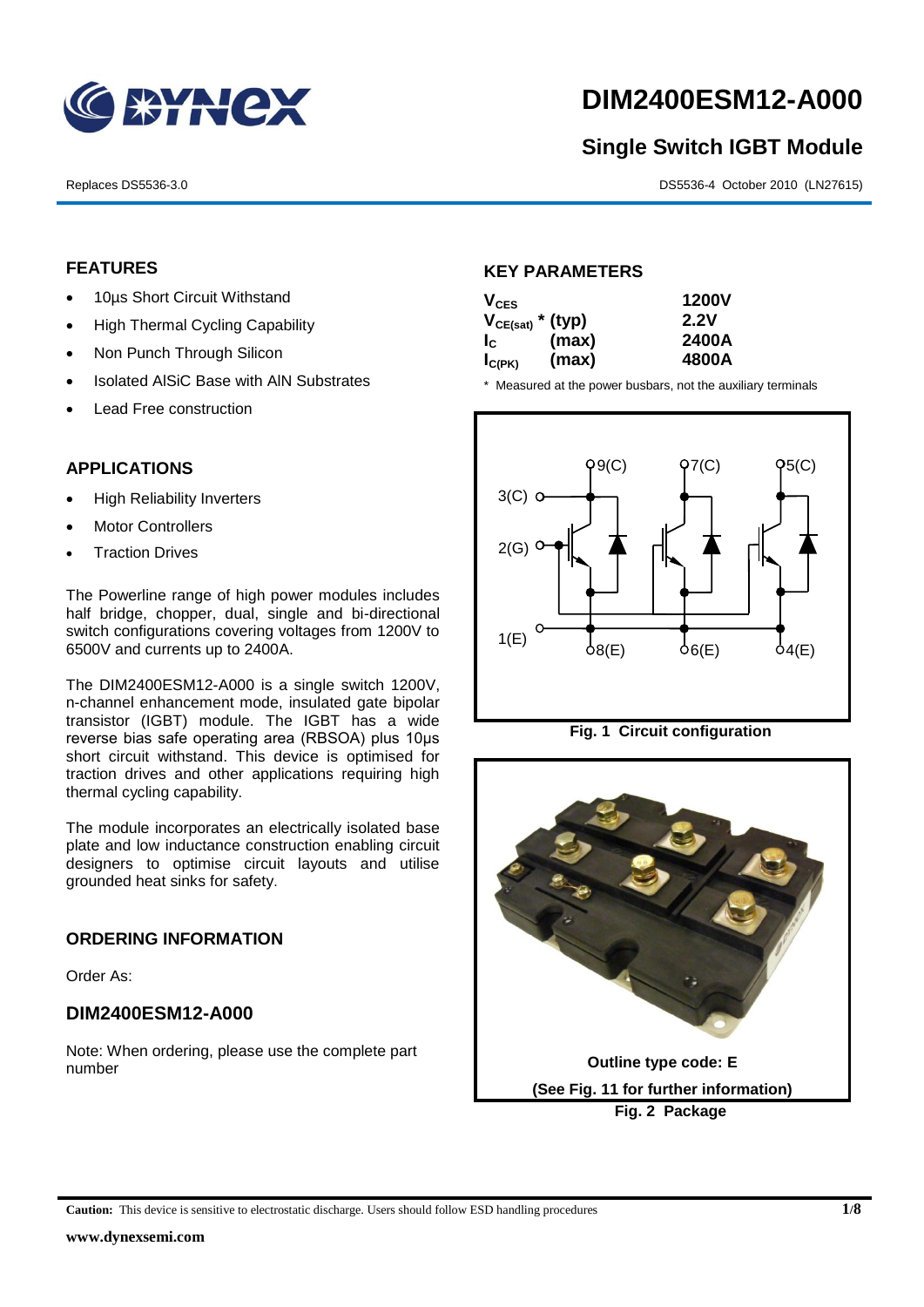#### **ABSOLUTE MAXIMUM RATINGS**

Stresses above those listed under 'Absolute Maximum Ratings' may cause permanent damage to the device. In extreme conditions, as with all semiconductors, this may include potentially hazardous rupture of the package. Appropriate safety precautions should always be followed. Exposure to Absolute Maximum Ratings may affect device reliability.

#### **Tcase = 25°C unless stated otherwise**

| Symbol           | <b>Test Conditions</b><br><b>Parameter</b> |                                                          | Max.  | <b>Units</b> |
|------------------|--------------------------------------------|----------------------------------------------------------|-------|--------------|
| $V_{CES}$        | Collector-emitter voltage                  | $V_{GF} = 0V$                                            | 1200  | V            |
| $V_{GES}$        | Gate-emitter voltage                       |                                                          | ±20   | V            |
| $I_{\rm C}$      | Continuous collector current               | $T_{\text{case}} = 85^{\circ}C$                          | 2400  | A            |
| $I_{C(PK)}$      | Peak collector current                     | 1ms, $T_{\text{case}} = 115^{\circ}$ C                   | 4800  | A            |
| $P_{\text{max}}$ | Max. transistor power dissipation          | $T_{\text{case}} = 25^{\circ}C$ , $T_i = 150^{\circ}C$   | 20830 | W            |
| $I^2t$           | Diode $I^2t$ value                         | $V_R = 0$ , $t_p = 10$ ms, $T_i = 125$ °C                | 900   | $kA^2s$      |
| $V_{\sf isol}$   | Isolation voltage - per module             | Commoned terminals to base plate.<br>AC RMS, 1 min, 50Hz | 2500  | V            |
| $Q_{PD}$         | Partial discharge - per module             | IEC1287, $V_1$ = 1300V, $V_2$ = 1000V, 50Hz RMS          | 10    | рC           |

#### **THERMAL AND MECHANICAL RATINGS**

| Internal insulation material:     | AIN              |
|-----------------------------------|------------------|
| Baseplate material:               | <b>AISiC</b>     |
| Creepage distance:                | 33mm             |
| Clearance:                        | 20 <sub>mm</sub> |
| CTI (Comparative Tracking Index): | 600              |

| Symbol                       | <b>Parameter</b>                                      | <b>Test Conditions</b>                        | Min | Typ. | Max | <b>Units</b>   |
|------------------------------|-------------------------------------------------------|-----------------------------------------------|-----|------|-----|----------------|
| $R_{th(i-c)}$                | Thermal resistance – transistor                       | Continuous dissipation -<br>junction to case  |     |      | 6   | °C/kW          |
| $R_{th(j-c)}$                | Thermal resistance - diode                            | Continuous dissipation -<br>junction to case  |     |      | 13  | °C/kW          |
| $R_{th(c-h)}$                | Thermal resistance -<br>case to heatsink (per module) | Mounting torque 5Nm<br>(with mounting grease) |     |      | 6   | °C/kW          |
| $\mathsf{T}_{\mathsf{i}}$    | Junction temperature                                  | Transistor                                    |     | ۰    | 150 | $^{\circ}C$    |
|                              |                                                       | Diode                                         |     | ۰    | 125 | $^{\circ}C$    |
| ${\mathsf T}_{\textsf{stg}}$ | Storage temperature range                             | $\overline{\phantom{a}}$                      | -40 |      | 125 | $^{\circ}C$    |
|                              |                                                       | Mounting - M6                                 |     |      | 5   | Nm             |
|                              | Screw torque                                          | Electrical connections - M4                   |     |      | 2   | N <sub>m</sub> |
|                              |                                                       | Electrical connections - M8                   | ٠   | ۰    | 10  | Nm             |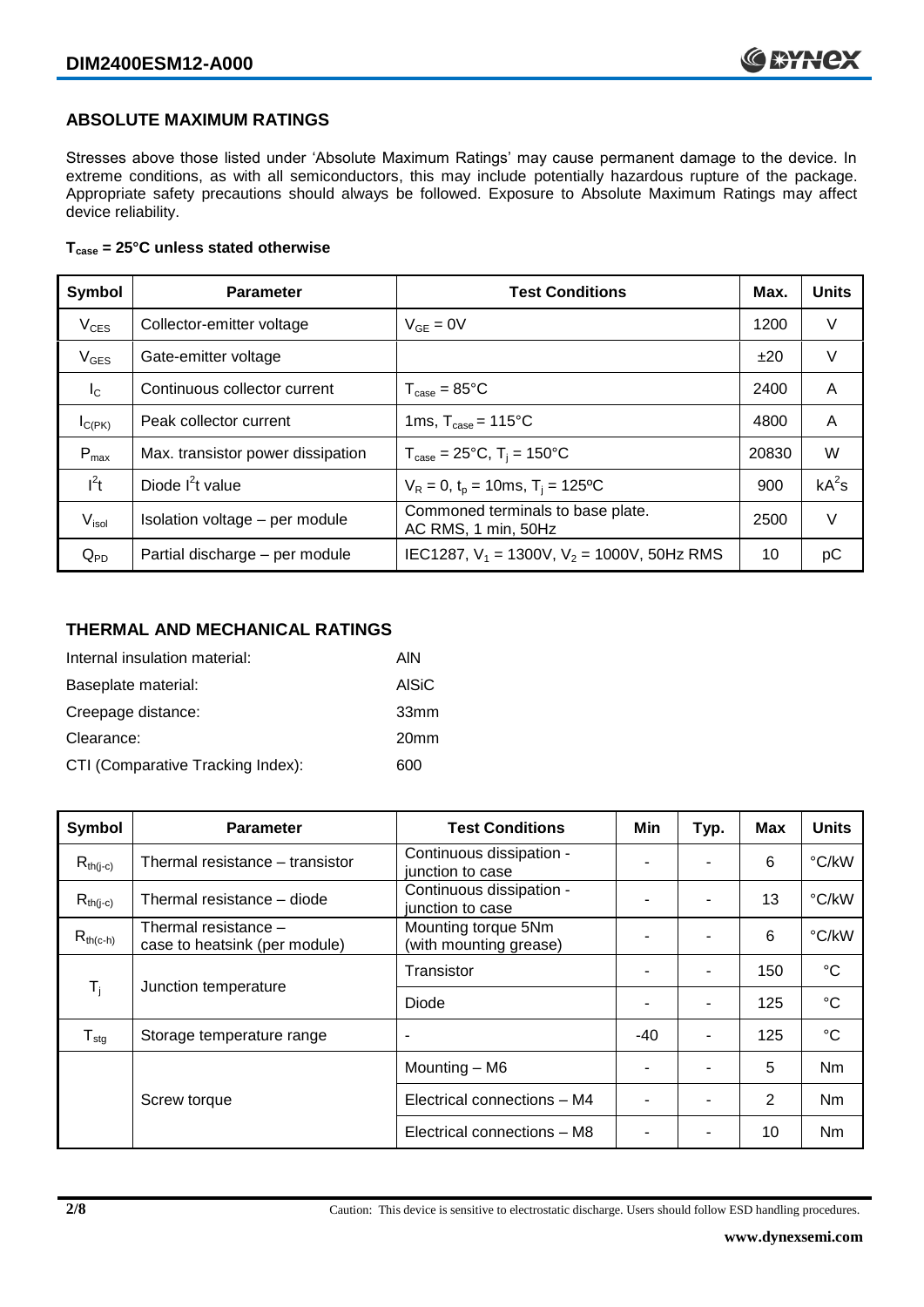# **ELECTRICAL CHARACTERISTICS**

#### **Tcase = 25°C unless stated otherwise.**

| Symbol             | <b>Parameter</b>                       | <b>Test Conditions</b>                                                                                                                                               | Min | <b>Typ</b> | <b>Max</b> | <b>Units</b> |
|--------------------|----------------------------------------|----------------------------------------------------------------------------------------------------------------------------------------------------------------------|-----|------------|------------|--------------|
|                    | Collector cut-off current              | $V_{GE} = 0V$ , $V_{CE} = V_{CES}$                                                                                                                                   |     |            | 3          | mA           |
| $I_{CES}$          |                                        | $V_{GF} = 0V$ , $V_{CF} = V_{CES}$ , $T_{case} = 125^{\circ}C$                                                                                                       |     |            | 75         | mA           |
| $I_{\text{GES}}$   | Gate leakage current                   | $V_{GF} = \pm 20V$ , $V_{CE} = 0V$                                                                                                                                   |     |            | 12         | μA           |
| $V_{GE(TH)}$       | Gate threshold voltage                 | $I_{C} = 120 \text{mA}, V_{GE} = V_{CE}$                                                                                                                             | 4.5 | 5.5        | 6.5        | $\vee$       |
|                    | Collector-emitter                      | $V_{GE}$ = 15V, $I_C$ = 2400A                                                                                                                                        |     | 2.2        | 2.8        | V            |
| $V_{CE(sat)}$      | saturation voltage                     | $V_{GE}$ = 15V, $I_C$ = 2400A, $T_i$ = 125°C                                                                                                                         |     | 2.6        | 3.3        | $\vee$       |
| $I_F$              | Diode forward current                  | DC                                                                                                                                                                   |     |            | 2400       | A            |
| $I_{FM}$           | Diode maximum forward current          | $t_p = 1$ ms                                                                                                                                                         |     |            | 4800       | A            |
|                    |                                        | $I_F = 2400A$                                                                                                                                                        |     | 2.1        | 2.4        | V            |
| $V_F$ <sup>†</sup> | Diode forward voltage                  | $I_F = 2400A$ , $T_i = 125^{\circ}C$                                                                                                                                 |     | 2.1        | 2.4        | V            |
| $C_{\text{ies}}$   | Input capacitance                      | $V_{CE} = 25V$ , $V_{GE} = 0V$ , f = 1MHz                                                                                                                            |     | 270        |            | nF           |
| $Q_g$              | Gate charge                            | ±15V                                                                                                                                                                 |     | 26         |            | μC           |
| $C_{res}$          | Reverse transfer capacitance           | $V_{CF} = 25V$ , $V_{GF} = 0V$ , f = 1MHz                                                                                                                            |     |            |            | nF           |
| $L_M$              | Module inductance                      |                                                                                                                                                                      |     | 10         |            | nH           |
| $R_{INT}$          | Internal transistor resistance         |                                                                                                                                                                      |     | 90         |            | μ $Ω$        |
| SC <sub>Data</sub> | Short circuit current, I <sub>SC</sub> | $T_i = 125$ °C, V <sub>CC</sub> = 900V<br>$t_p \le 10 \mu s$ , $V_{GE} \le 15V$<br>$V_{CE \text{ (max)}} = V_{CES} - L^{\dagger} \times \text{dI/dt}$<br>IEC 60747-9 |     | 13500      |            | A            |

#### **Note:**

 $\dagger$  Measured at the power busbars, not the auxiliary terminals

 $\check{}$  L is the circuit inductance +  $L_M$ 

**Caution:** This device is sensitive to electrostatic discharge. Users should follow ESD handling procedures **3/8**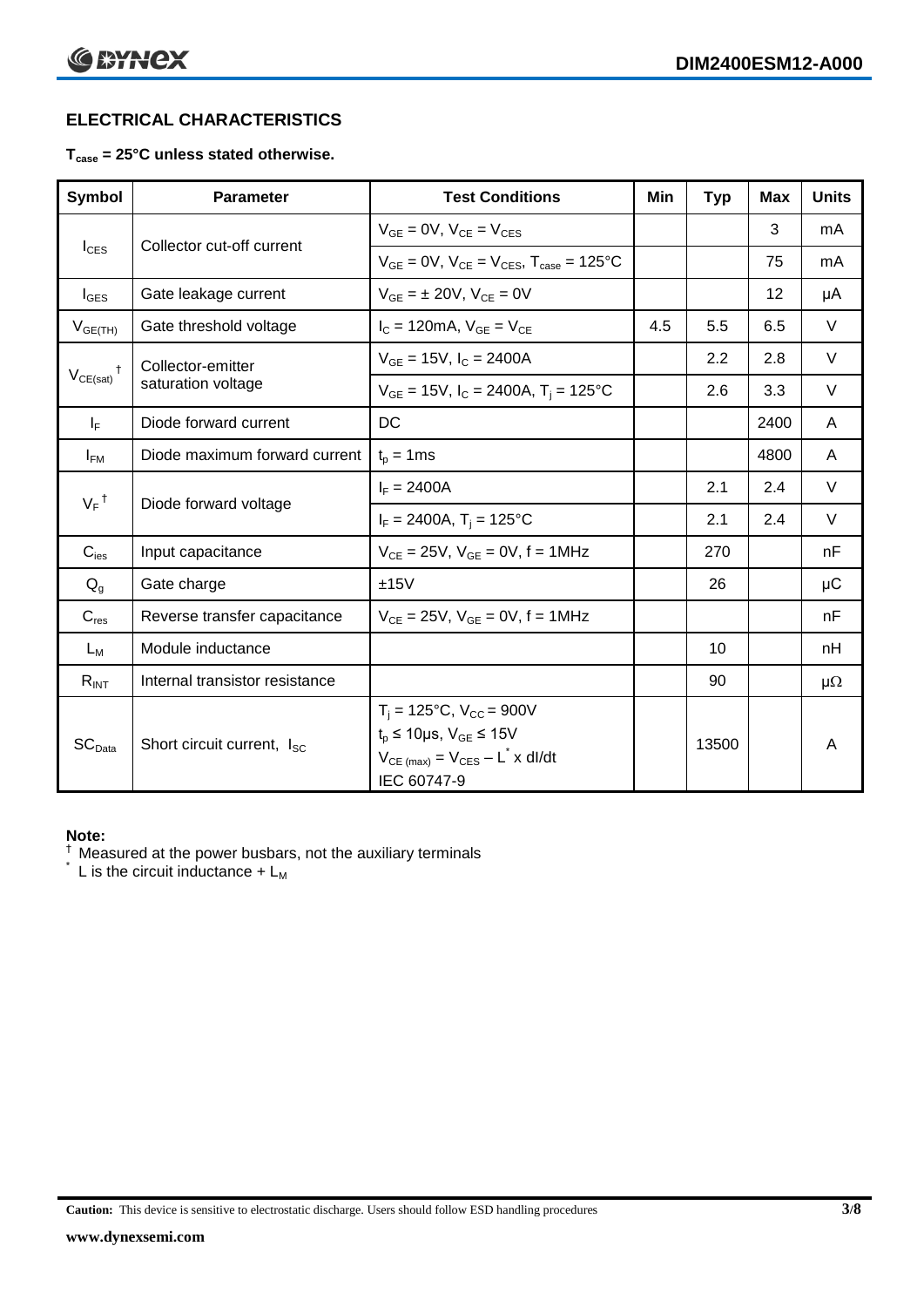## **ELECTRICAL CHARACTERISTICS**

**Tcase = 25°C unless stated otherwise**

| Symbol              | <b>Parameter</b>                               | <b>Test Conditions</b>                                                  | Min | Typ. | <b>Max</b> | <b>Units</b> |
|---------------------|------------------------------------------------|-------------------------------------------------------------------------|-----|------|------------|--------------|
| $t_{d(\text{off})}$ | Turn-off delay time                            |                                                                         |     | 1370 |            | ns           |
| $t_{f}$             | Fall time                                      | $I_c = 2400A$<br>$V_{GF} = \pm 15V$                                     |     | 230  |            | ns           |
| $E_{\mathsf{OFF}}$  | Turn-off energy loss                           | $V_{CF} = 600V$                                                         |     | 520  |            | mJ           |
| $t_{d(on)}$         | Turn-on delay time                             | $R_{G(ON)} = 1.0\Omega$<br>$R_{G(OFF)} = 1.0\Omega$<br>$L_s \sim 50$ nH |     | 250  |            | ns           |
| $t_{r}$             | Rise time                                      |                                                                         |     | 230  |            | ns           |
| $E_{ON}$            | Turn-on energy loss                            |                                                                         |     | 180  |            | mJ           |
| $Q_{rr}$            | Diode reverse recovery charge<br>$I_F = 2400A$ |                                                                         |     | 310  |            | μC           |
| $I_{rr}$            | Diode reverse recovery current                 | $V_{CE} = 600V$                                                         |     | 1000 |            | A            |
| $E_{rec}$           | Diode reverse recovery energy                  | $dl_F/dt = 9500A/\mu s$                                                 |     | 150  |            | mJ           |

#### **Tcase = 125°C unless stated otherwise**

| Symbol              | <b>Parameter</b>               | <b>Test Conditions</b>                                                  | Min | Typ. | <b>Max</b> | <b>Units</b> |
|---------------------|--------------------------------|-------------------------------------------------------------------------|-----|------|------------|--------------|
| $t_{d(\text{off})}$ | Turn-off delay time            |                                                                         |     | 1570 |            | ns           |
| $t_{f}$             | Fall time                      | $I_c = 2400A$<br>$V_{GF} = \pm 15V$                                     |     | 230  |            | ns           |
| $E_{OFF}$           | Turn-off energy loss           | $V_{CF} = 600V$                                                         |     | 600  |            | mJ           |
| $t_{d(on)}$         | Turn-on delay time             | $R_{G(ON)} = 1.0\Omega$<br>$R_{G(OFF)} = 1.0\Omega$<br>$L_s \sim 50$ nH |     | 360  |            | ns           |
| $t_{r}$             | Rise time                      |                                                                         |     | 290  |            | ns           |
| $E_{ON}$            | Turn-on energy loss            |                                                                         |     | 200  |            | mJ           |
| $Q_{rr}$            | Diode reverse recovery charge  | $I_F = 2400A$                                                           |     | 540  |            | μC           |
| $I_{rr}$            | Diode reverse recovery current | $V_{CF} = 600V$                                                         |     | 1260 |            | A            |
| $E_{rec}$           | Diode reverse recovery energy  | $dl_F/dt = 8500A/\mu s$                                                 |     | 260  |            | mJ           |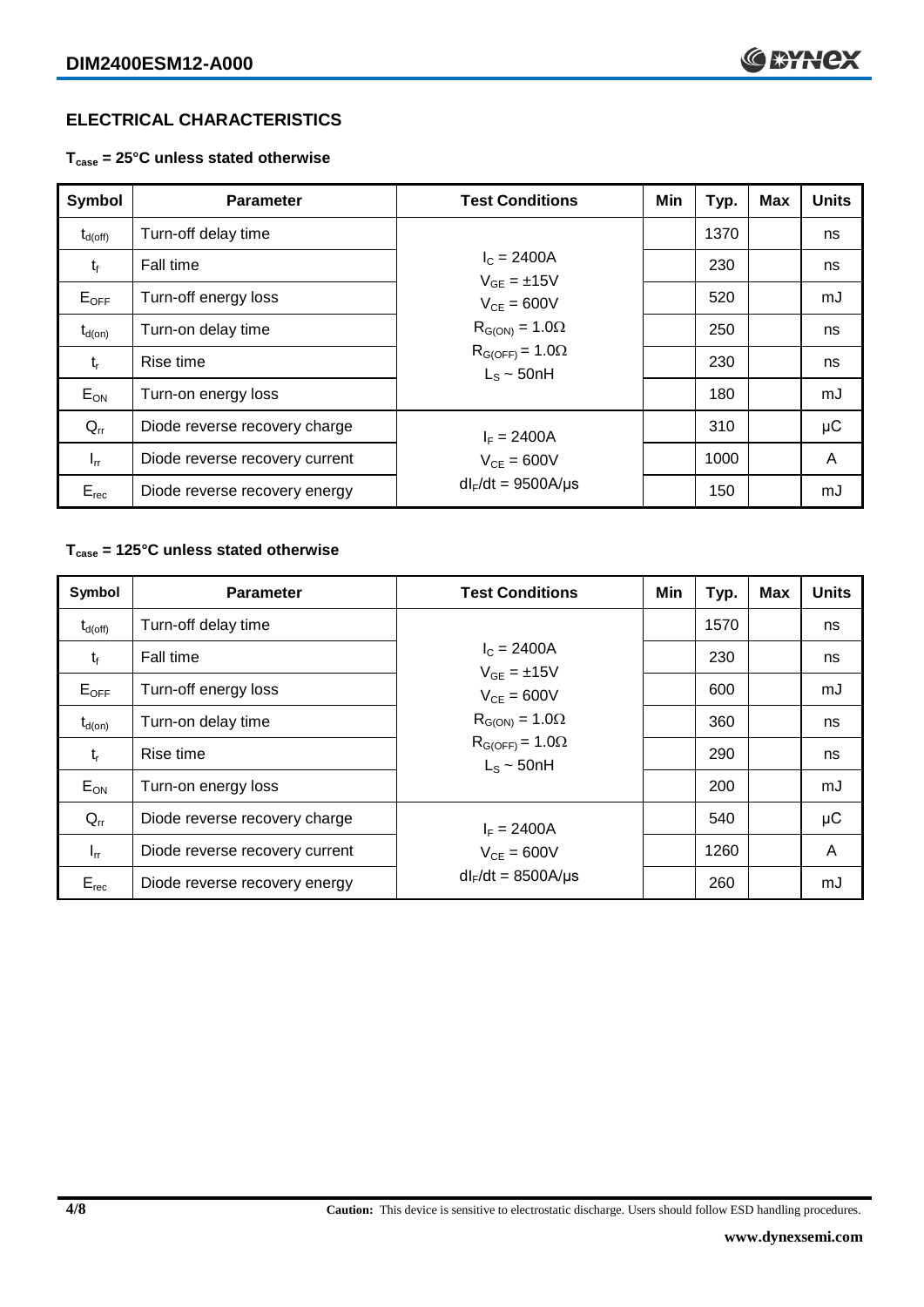



**Caution:** This device is sensitive to electrostatic discharge. Users should follow ESD handling procedures **5/8**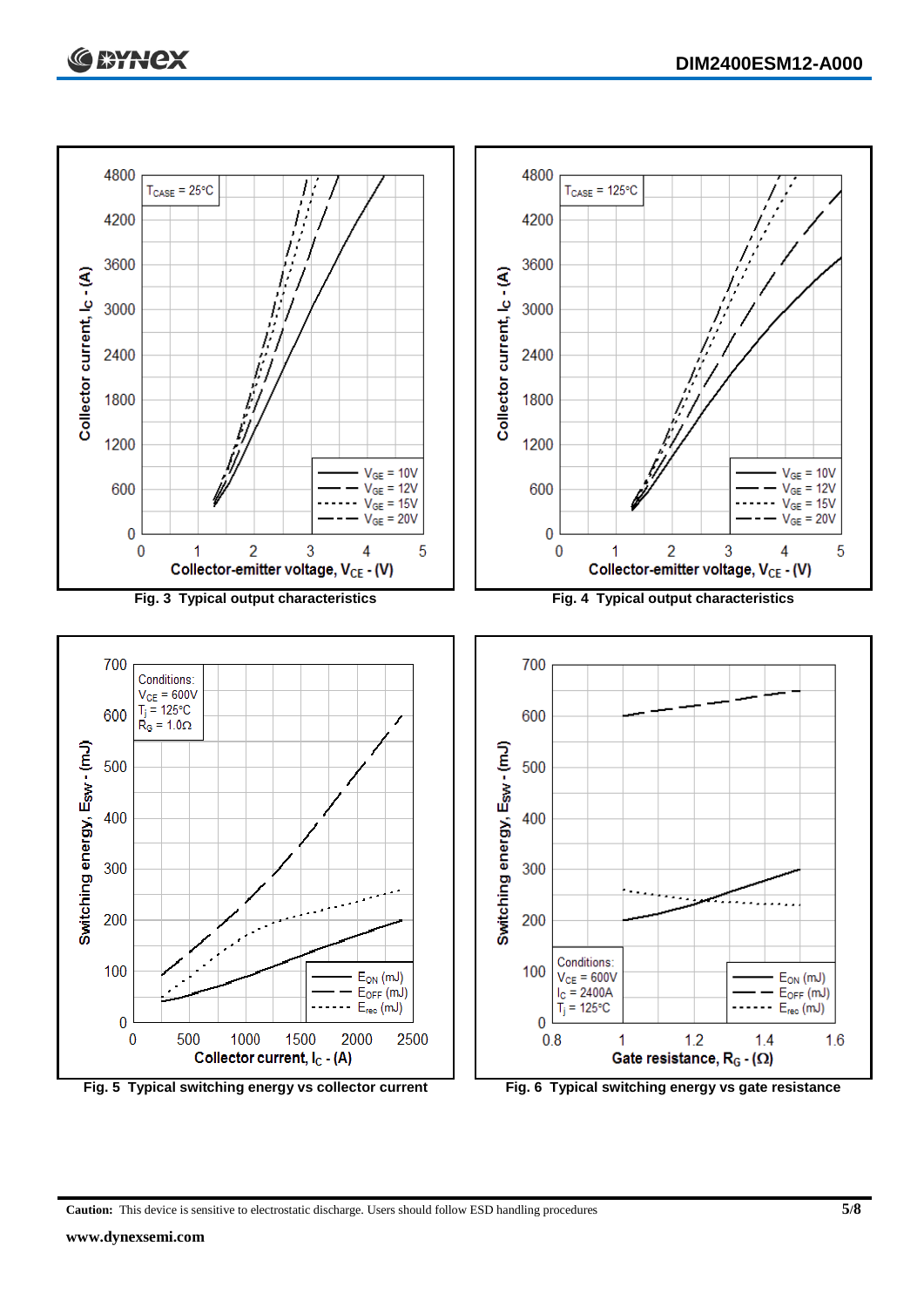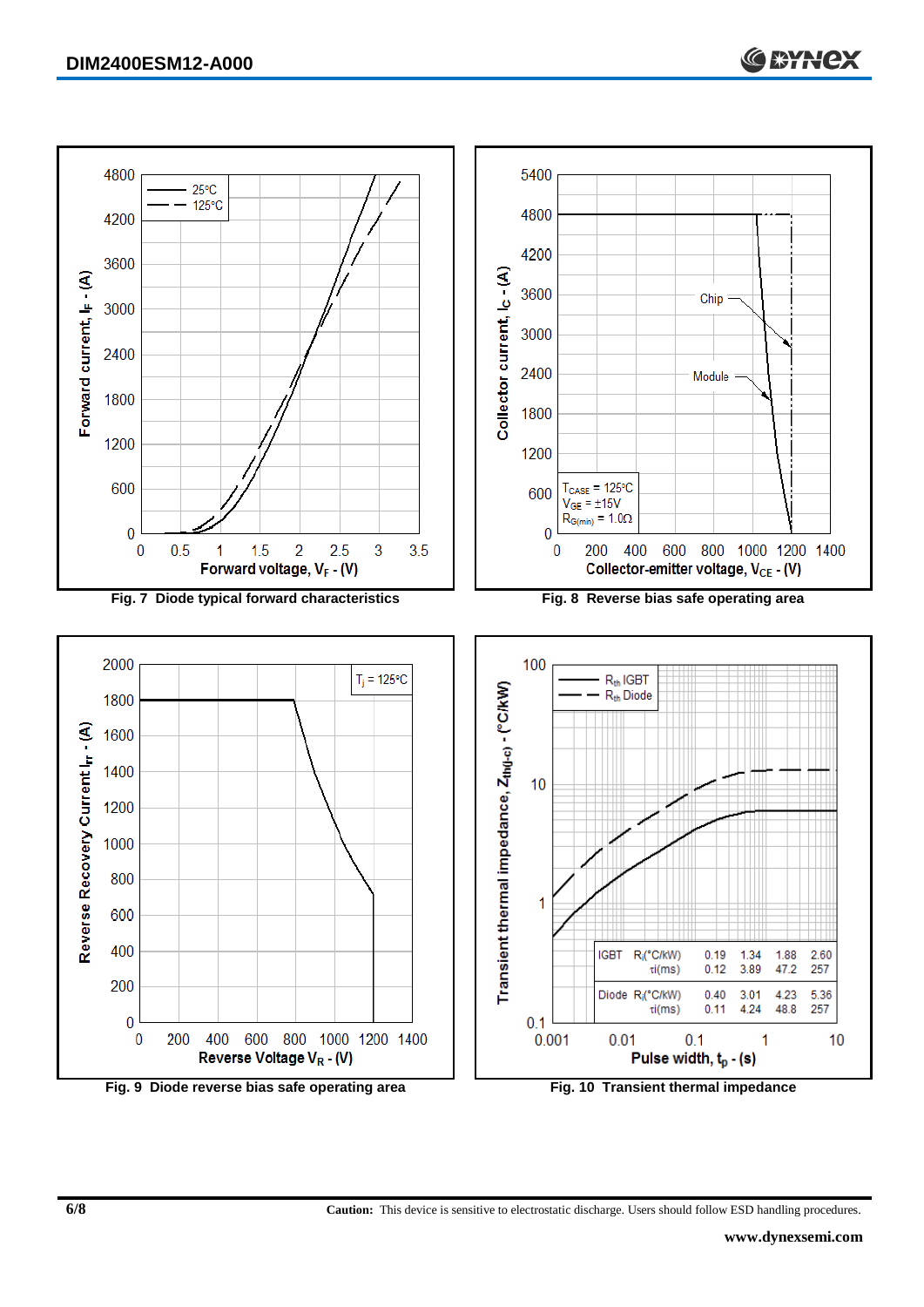

#### **PACKAGE DETAILS**

For further package information, please visit our website or contact Customer Services. All dimensions in mm, unless stated otherwise. **DO NOT SCALE.**



**Caution:** This device is sensitive to electrostatic discharge. Users should follow ESD handling procedures **7/8**